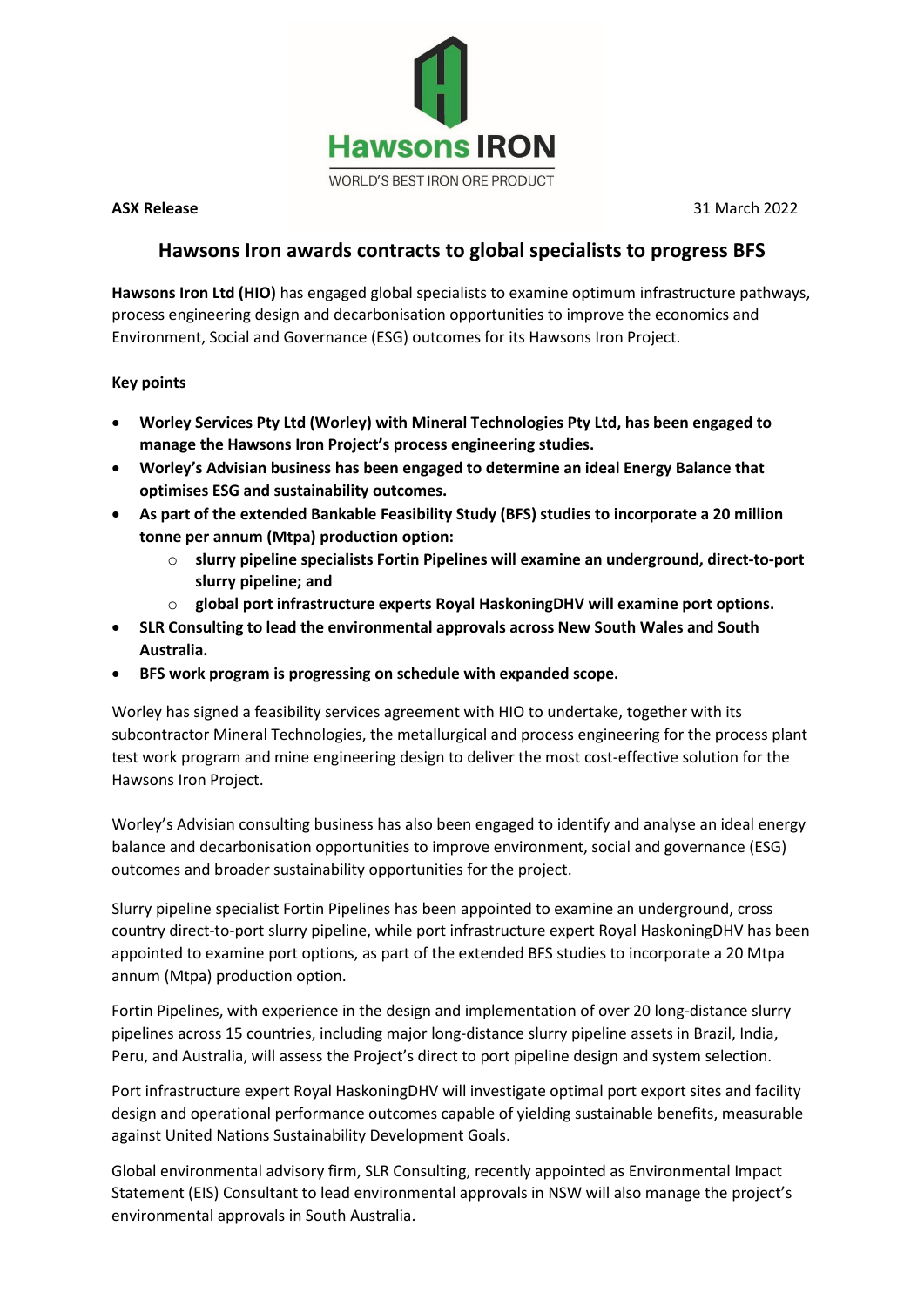Hawsons Iron Executive Chairman Bryan Granzien said the appointments are critical to advancing the project's BFS, which will deliver a sound platform to finance the detailed design, construction and commissioning of the Hawsons Iron Project.

He said the appointments and progress of the Project's BFS were taking the Company closer to answering the world's call for high-grade iron ore products essential to decarbonising the steel industry.

"No one else we know has an ore body like ours, and we can be leaders towards zero emissions mining," he said.

"These companies are global mining specialists with the necessary big project expertise to deliver the most innovative and sustainable design to maximise production, commercial returns and ESG outcomes for our Hawsons Iron Project.

"Through the BFS we have the opportunity to maximise the value of the Hawsons Iron Project," Mr Granzien said. "I've said before, we're leaving no stone unturned to unlock the full potential of this world-class and large-scale iron ore resource and we're doing it by engaging the very best in their fields."

#### **Released by authority of the Board**

Hawsons Iron Ltd 31 March 2022

### **For further information:**

Media contact: Investor Relations contact: Kerry Bailey, Corporate Communications Lead Mr Greg Khan, CFO and Company Secretary E: [kerry.bailey@hawsons.com.au](mailto:kerry.bailey@hawsons.com.au) E: greg.khan@hawsons.com.au P: +61 (0)419 024 721 P: +61 (0)474 550 720

### **About Hawsons Iron Ltd**

Hawsons Iron Ltd (ASX: HIO) is an iron ore developer and producer listed on the Australian Securities Exchange. The company is focussed on developing its flagship Hawsons Iron Project near Broken Hill into a premium provider of high-quality iron ore products for the global steel industry.

**The Hawsons Iron Project** is situated 60km southwest of Broken Hill, New South Wales, Australia in the emerging Braemar Iron Province. Prefeasibility Study (PFS) results for the Project, which was completed in 2017, showed that it is capable of producing the world's highest-grade iron product (70% Fe), making it the world's leading undeveloped high-quality iron ore concentrate and pellet feed project. Leading research firm Wood Mackenzie in Q2 FY 2019 rated the project one of the world's best high-grade iron ore development projects, excluding replacement or expansion projects owned by the established miners.